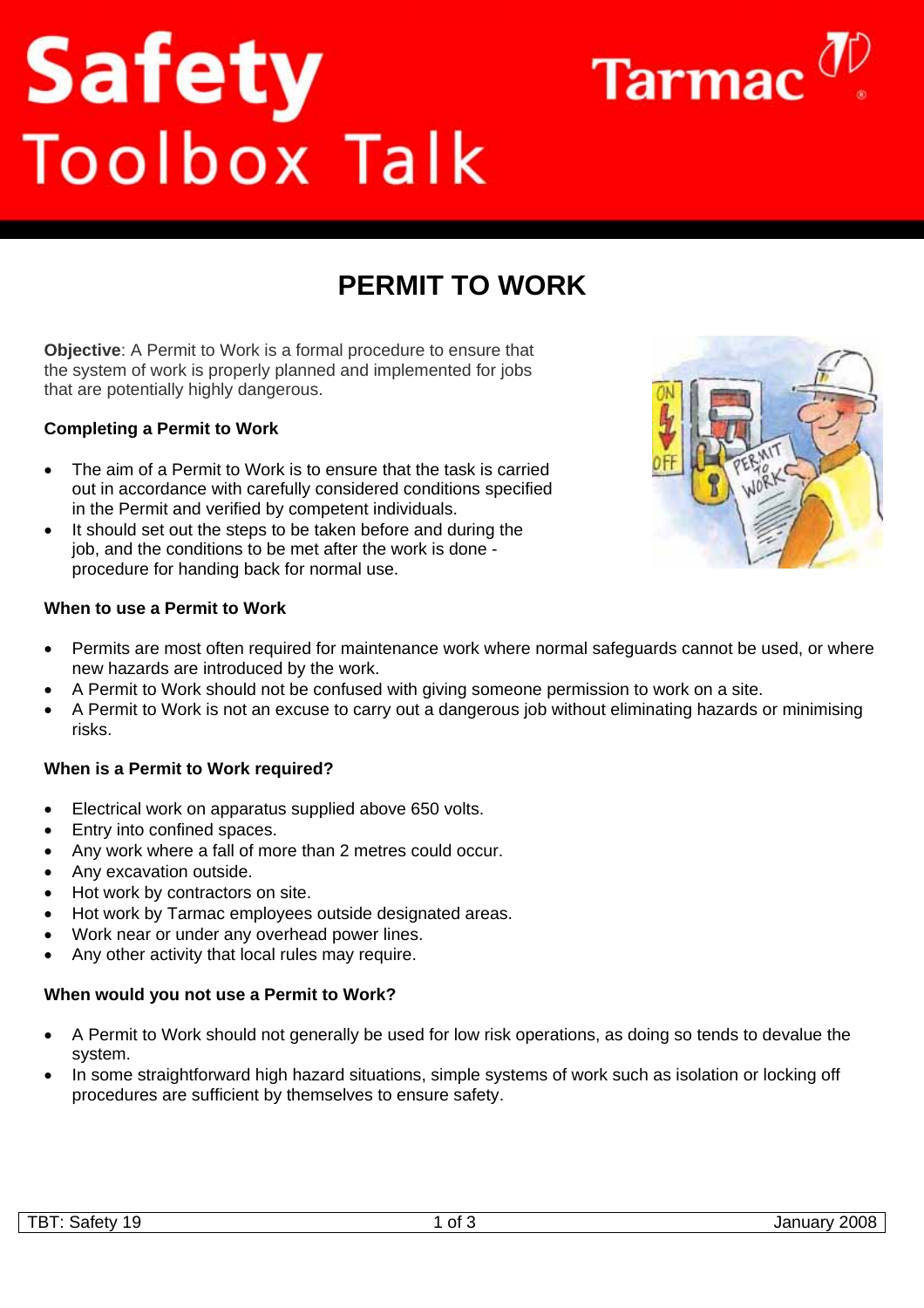## **Common problems with the completion of the Permit to Work**

- Inadequate description of work to be done and its location.
- No cross referencing of risk assessments.
- No reference to a method statement.
- Hazard identification inadequate.
- No control measures considered, or inadequate.
- Clearance certificate not signed off.

# **QUESTIONS – (there may be more than one correct answer)**

|   |                                                                                       | A                                                             | в                                                  | C                                       |
|---|---------------------------------------------------------------------------------------|---------------------------------------------------------------|----------------------------------------------------|-----------------------------------------|
|   | What is the aim of the Permit to<br>Work?                                             | To set out steps to<br>be taken before and<br>during the task | Avoids the need for<br>a risk assessment           | To control<br>contractor work           |
| 2 | What tasks require a Permit to<br>Work?                                               | All work carried out<br>by contractors                        | A task without a<br>method statement               | Any excavation<br>outside               |
| 3 | Do tasks involving Hot Work<br>require a Permit to Work?                              | $No$ – not if you have<br>a fire extinguisher<br>present      | Yes                                                | Not if you're using<br>an angle grinder |
| 4 | <b>Should the Permit to Work</b><br>system be used for all high<br>hazard situations? | Yes - always                                                  | No - a Safe System<br>of Work can be<br>sufficient | Sometimes                               |